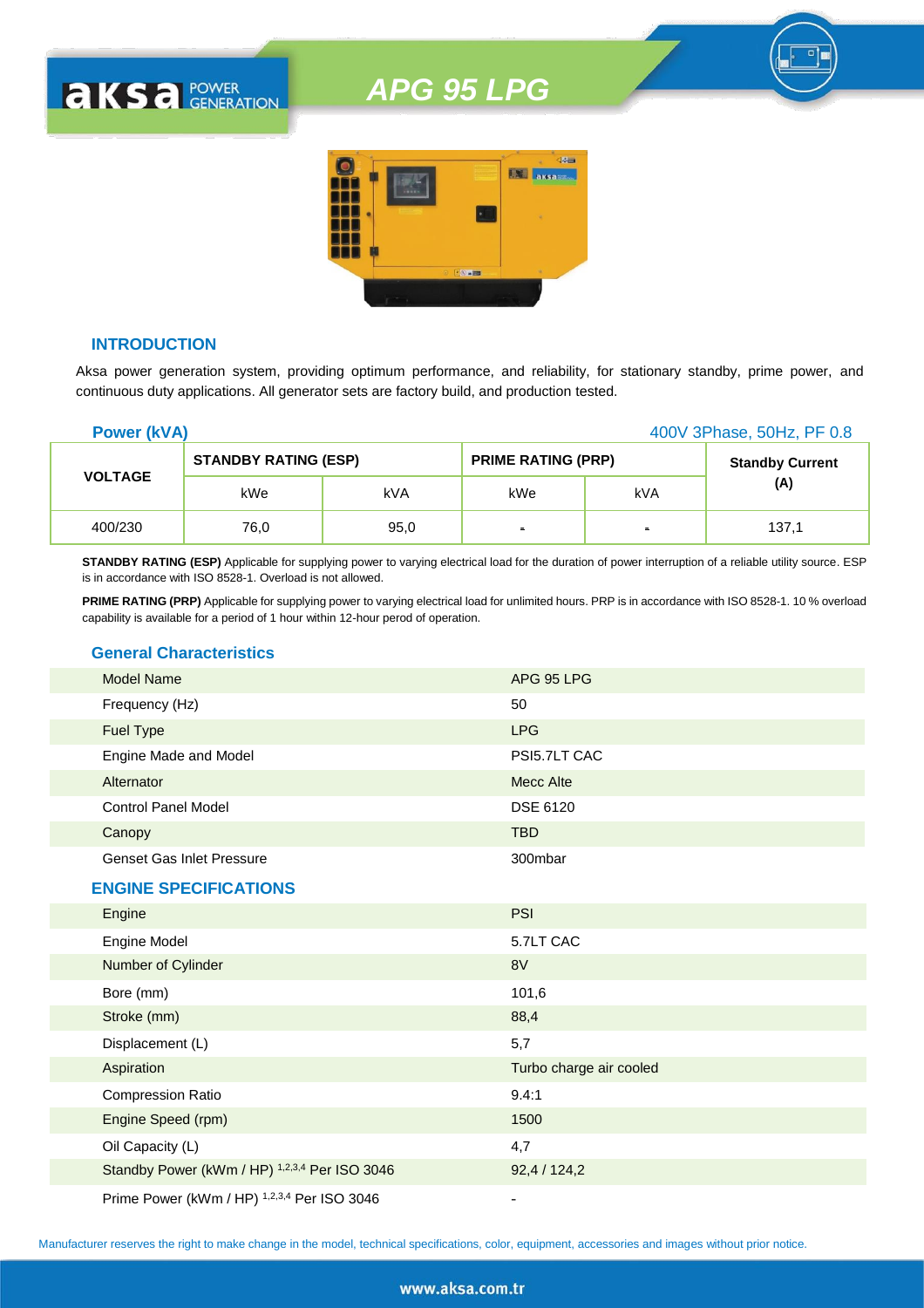

## **ALTERNATOR CHARACTERISTICS**

**AKSA POWER** 

| Manufacturer                      | <b>Mecc Alte</b> |
|-----------------------------------|------------------|
| Alternator Made and Model         | ECP 34 1S/4C     |
| Frequency (Hz)                    | 50               |
| Power (kVA)                       | 87,5             |
| Voltage (V)                       | 400              |
| Phase                             | 3                |
| A.V.R.                            | <b>DSR</b>       |
| Voltage Regulation                | $(+/-)1%$        |
| <b>Insulation System</b>          | H                |
| Protection                        | IP23             |
| <b>Rated Power Factor</b>         | 0,8              |
| Weight Comp. Generator (kg)       | 302              |
| Cooling Air (m <sup>3</sup> /min) | 29,2             |
|                                   |                  |

#### **Canopy Dimensions**

| Length (mm) | <b>TBD</b> |
|-------------|------------|
| Width (mm)  | <b>TBD</b> |
| Height (mm) | <b>TBD</b> |

1 Max load and overload ratings based on ISO 3046 gross flywheel power.

2 Technical data based on ISO 3046-1 standards of 77°F(25°C), 14.5Psia (100kPa) and 30% relative humidity.

3 Production tolerances in engines and installed components can account for power variations of ± 5%. Altitude, temperature and excessive exhaust and intake restrictions should be applied to power calculations.

4 All fuel and thermal calculations unless otherwise noted are done at ISO 3046 rated load using LHV for NG of 48.17 MJ/kg.

5 At 0.5 in-H2O of Package Restriction at STP

6.Volume calculated using density of 0.717 kg/m3 for NG, 0.51 kg/L for LPG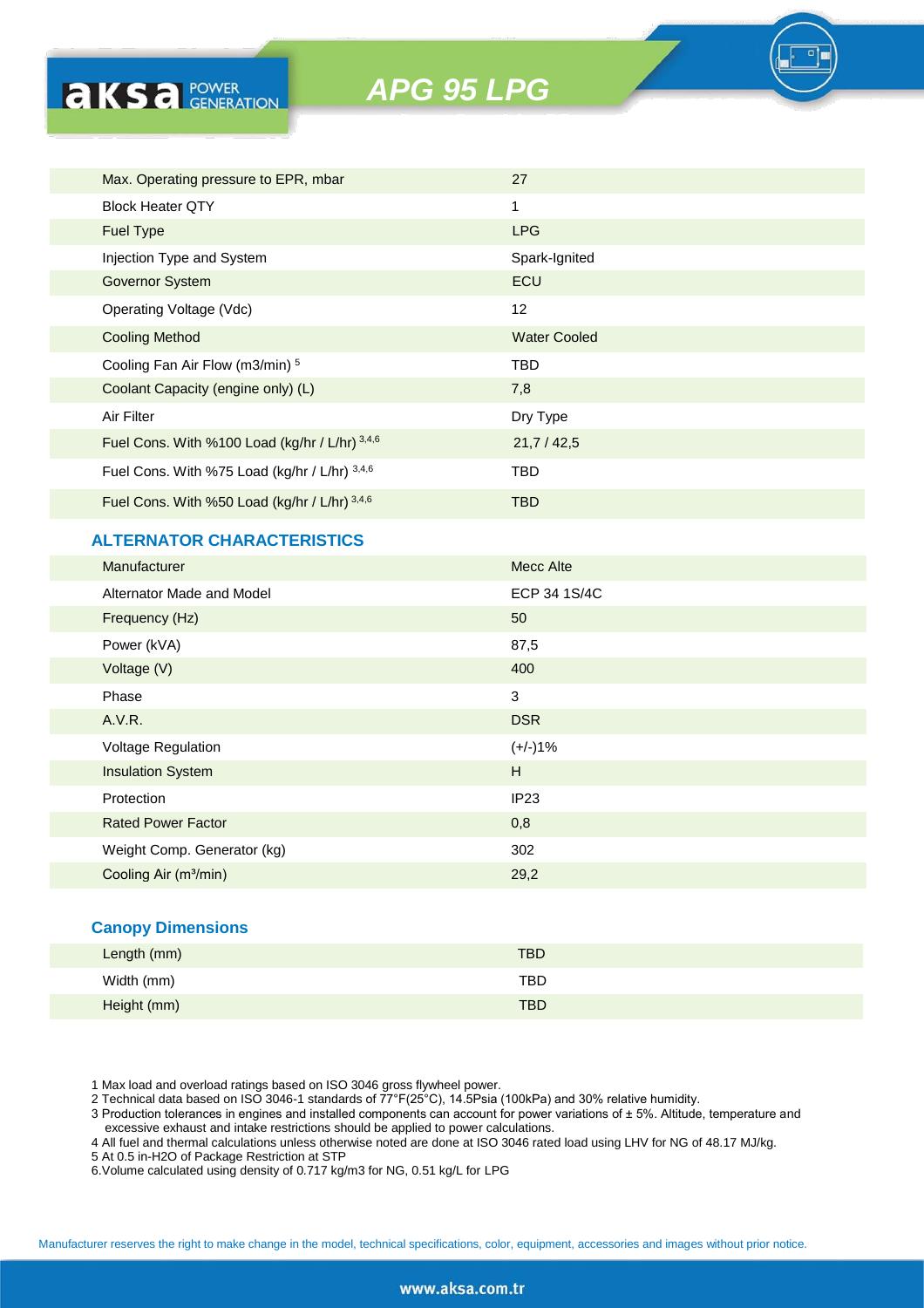## 7  $10$  $11$ 1 6  $13$ 3  $12$ 8  $\overline{2}$ 4 9 5

- **1.**Steel structures
- **2.** Emergency stop push button
- **3.** Canopy and panels made from powder coated sheet steel.
- **4.** Control panel is mounted on the baseframe. Located at the right side of the generator set
- **5.** Oil could be drained via valve and a hose
- **6.** Exhaust system in the canopy
- **7.** Special large access doors for easy maintanance
- **8.** In front and back side special large access doors for
- easy maintanance
- **8.** Base frame

**9.** Special large access doors for easy maintanance **10.** Lifting points **11.** The cap on the canopy provides easy accsess

- to radiator cap.
- **12.** Sound proofing materials
- **13.** Plastic air intake pockets.

#### **INTRODUCTION**

**AKSA** POWER

Sound-attenuated and weather protective enclosures for generating sets from Aksa, meet event the sound requirements and provide optimum protection from inclement weather and development by our specialist acoustic engineers. Our modular designed sound insulated canopies provide ease of access for servicing and general maintenance and interchangeable components permitting on-site repair. Enclosures are designed to optimize genset cooling performance, providing you with confidence that genset ratings and ambient capability.

| <b>Control Panel</b>       |               |  |
|----------------------------|---------------|--|
| Control Module             | <b>DSE</b>    |  |
| Control Module Model       | DSE 6120      |  |
| <b>Communication Ports</b> | <b>MODBUS</b> |  |



#### **Devices**

DSE, model 6120 Auto Mains Failure control modüle, Battery charger input 198-264 volt, output 27,6 V 5 A (24 V) or 13,8 Volt 5A (12V), Emergency stop push button and fuses for control circuits

#### **CONSTRUCTION and FINISH**

Comonents installed in sheet steel enclosure.

Phosphate chemical, pre-coating of steel provides corrosion resistant surface

Polyester composite powder topcoat forms high gloss and extremely durable finish

Lockable hinged panel door provides for easy component access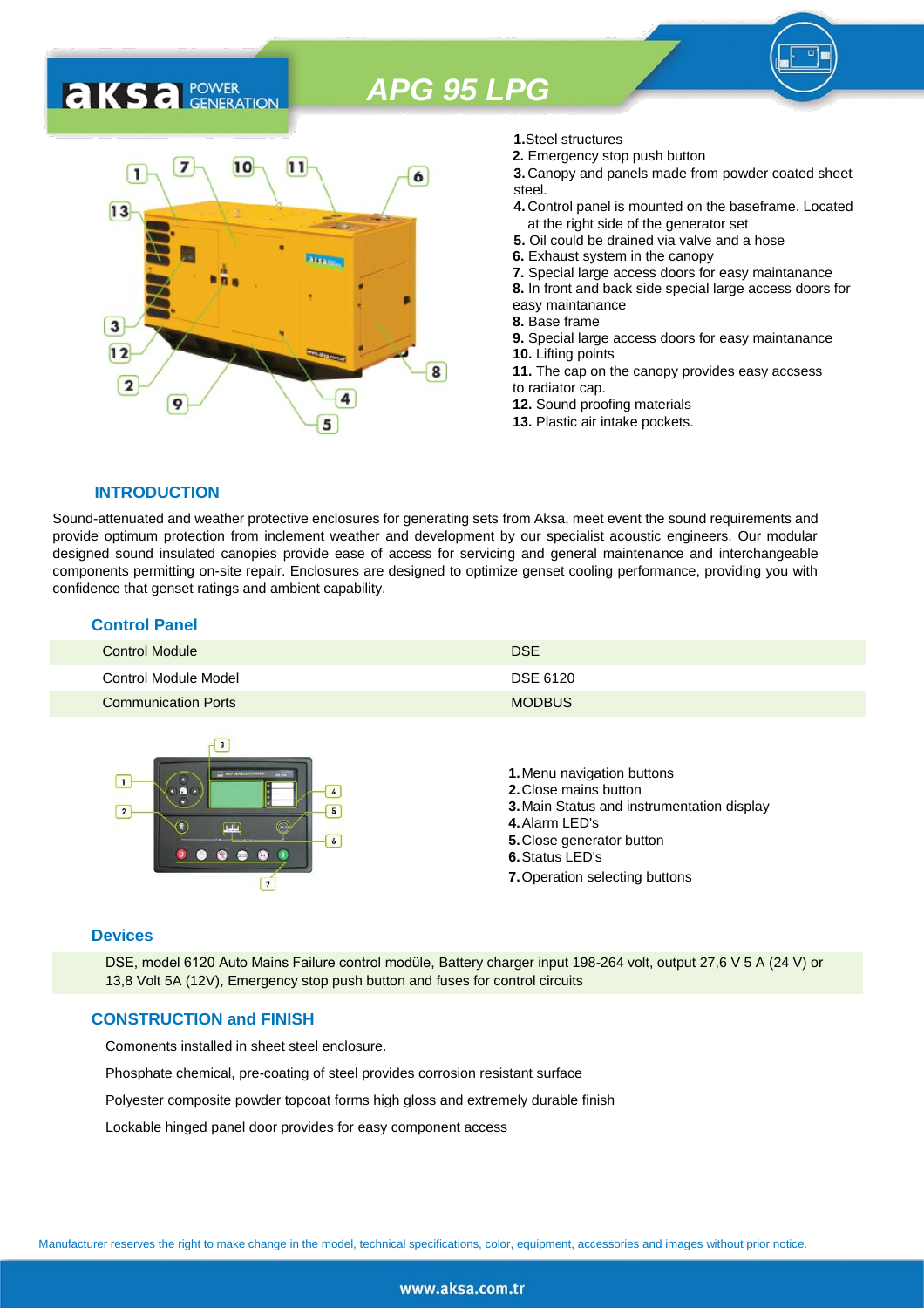

#### **INSTALLATION**

**AKS** *C C <b>C GENERATION* 

Control panel is mounted on baseframe with steel stand. Located at the right side of the generator set (When you look at the Gen.Set. from Alternator).

#### **GENERATING SET CONTROL UNIT**

The DSE 6120 module has been designed to monitor generator frequency, volt, current, engine oil pressure, coolant temperature running hours and battery volts.

Module monitors the mains supply and switch over to the generator when the mains power fails.

The DSE6120 also indicates operational status and fault conditions, Automatically shutting down the Gen. Set and giving true first up fault condition of Gen. Set failure.The LCD display indicates the fault.

#### **STANDARD SPECIFICATIONS**

- Microprocessor controlled.
- LCD display makes information easy to read
- Automatically transfers between mains (utilty) and generator power.
- Manual programming on front panel.
- User-friendly set-up and button layout. communications via RS232, RS485 and ethernet.
- Remote start.
- Event logging (50) showing date and time.
- Controls: Stop/Reset, Manual, Auto, Test, Start, buttons. An additional push button next to the LCD display is used to scroll

through the modules' metering display.

#### **Instruments**

ENGINE

Engine speed

Oil pressure

Coolant temperature

Run time Battery volts

Configurable timing

GENERATOR

Voltage (L-L, L-N)

Current (L1-L2-L3)

Frequency

Gen.Set ready

Gen.Set enabled

#### MAINS

Gen.Set ready Gen.Set enabled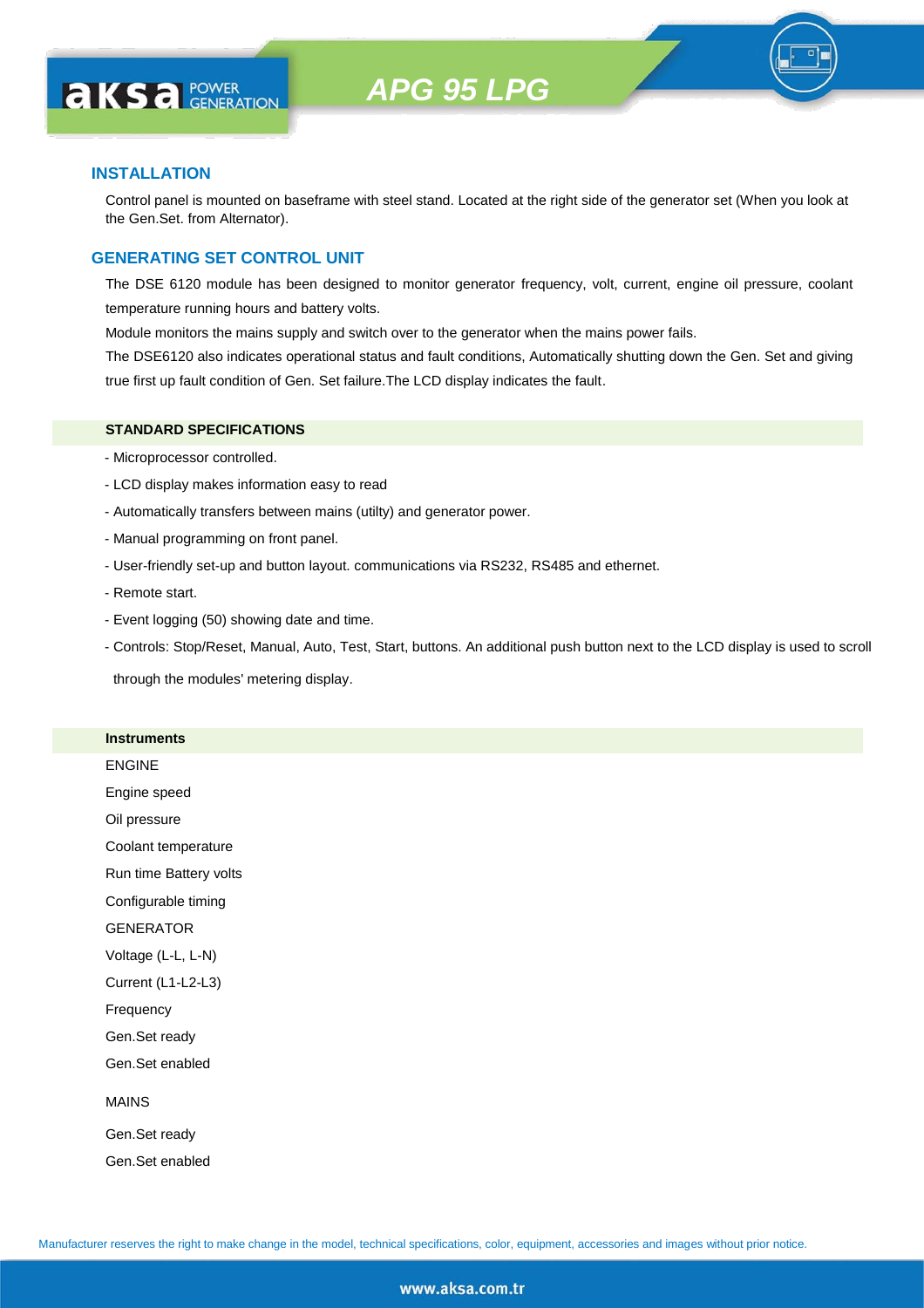# **AKS** *C C <b>C GENERATION*





Charge failure

Battery Low/High voltage

Fail to stop

Low/High generator voltage

Under/over generator frequency

Over /Under speed

Low oil pressure

High coolant temperature.

#### SHUT DOWNS

Fail to start Emergency stop

Low oil pressure

High coolant temperature

Over /Under speed

Under/Over generator frequency

Under/over generator voltage

Oil pressure sensor open

ELECTRICAL TRIP

Generator over current

#### **Options**

Flexible sensor can be controlled with temperature, pressure, percentage (warning/shutdown/electrical trip) Local setting parameters and monitoring from PC to control module with USB connection (max 6 m)

#### **Standards**

Elecrical Safety / EMC compatibility BS EN 60950 Electrical business equipment BS EN 61000-6-2 EMC immunity standard BS EN 61000-6-4 EMC emission standard

#### **STATIC BATTERY CHARGER**

Battery charger is manufactured with switching-mode and SMD technology and it has high efficincy.

Battery charger models' output V-I characteristic is very close to square and output is 5 amper, 13,8 V for 12 volt and 27,6 V for 24 V . Input 198 - 264 volt AC.

The charger is fitted with a protection diode across the output.

Charge fail output is available.

Connect charge fail relay coil between positive output and CF output.

They are equipped with RFI filter to reduce electrical noise radiated from the device

Galvanically isolated input and output typically 4kV for high reliability

Manufacturer reserves the right to make change in the model, technical specifications, color, equipment, accessories and images without prior notice.